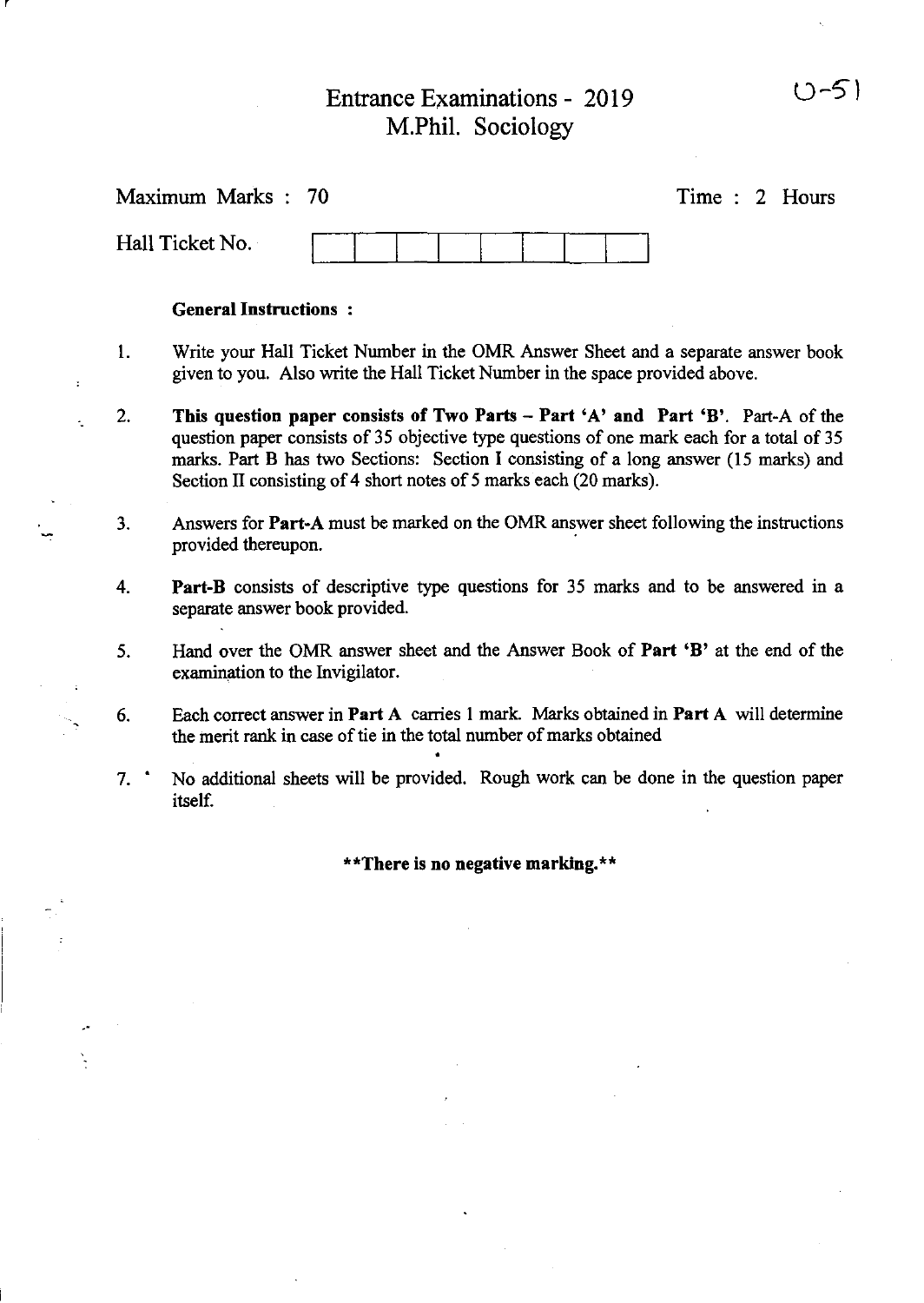# 2

### PART-A

#### Objective Questions (35 Marks)

#### The following questions are to be answered in the OMR sheet provided.

I. Who among the following defined caste as an enclosed class?

- A. A.RDesai
- B. B.RAmbedkar
- C. M.N Srinivas
- D. G.S Ghurye

#### 2. According to Peter Berger, "secularization" implies

- A. Separation of state and religion.
- B. State treating all religion equally.
- C. The process through which religion is exploited for political purpose.
- D. The process through which sectors of society and culture are removed from the domination of religious institutions and symbols.

#### 3. Ferdinand Tonnies classified "social entities" as

- A. Political Collectives, Economic Corporation and Physical Relationships
- B. Social Collectives, Social Corporation and Social Relationships
- C. Territorial Collectives, Ecohomic Corporation and Political Relationships
- D. Regional Collectives, Trade Corporation and Psychological Relationships

#### 4. In Gidden's theory of structuration:

- A. Actors reproduce Structure
- B. Structure can be altered by actors
- C. Both A and B are correct
- D. None of the above

#### 5. The Frankfurt School theorists in general:

- A. Affirm the Enlightenment Project of Modernity
- B. Are antagonistic to Modernity itself
- C. Affirm the 'post-modern condition'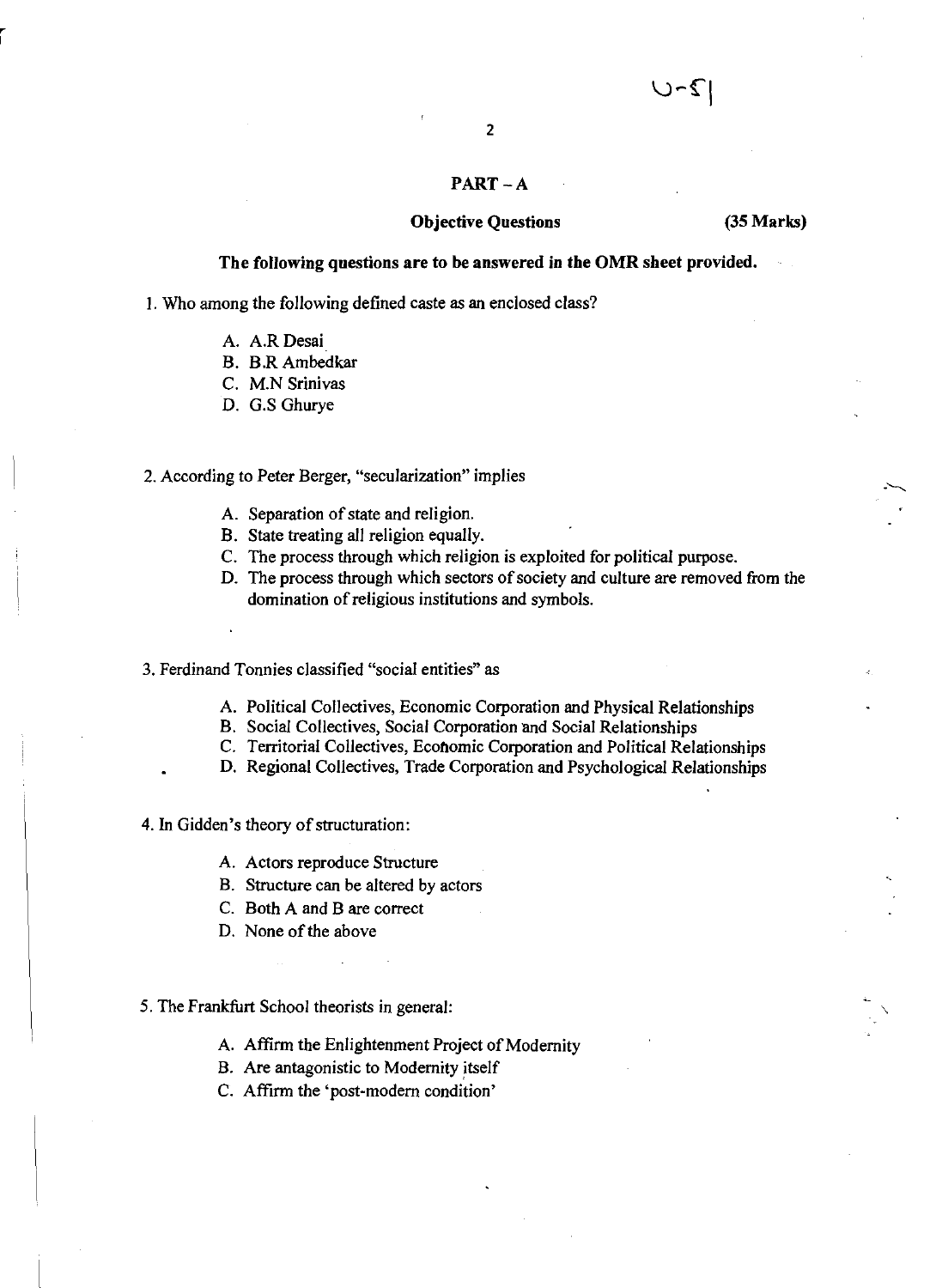- 
- 6. Which among the following variables cannot be measured using interval scale
	- A. Gender
	- B. Income
	- C. Age
	- D. Size of land holding

D. None of the above

7. Hegemonic masculinity is a concept theorized by

- A. Judith Butler
- B. Adrienne Rich
- C. R.W Connell
- D. Naomi Wolf

8. Matrix of domination was later conceptualized as

- A. Intersectionality
- B. Politics of domination
- C. Gender Oppression
- D. Gender Politics

9. Who among the following had attempted to theorize everyday forms of peasant resistance?

- A. James Scott
- B. Louis Althusser
- C. Andre Beteille
- D. Daniel Thorner

10. The concept - Emotional Labour in service work was given by

- A. Karl Marx
- B. RalfDahrendorf
- C. Arlie Hochschild
- D. Saskia Sassen

11. In organizations, the tendency for power, inevitably to flow towards the top is known as

- A. Adhocracy
- B. Bureaucracy
- C. Authority
- D. Iron law of Oligarchy
- 12. Anomie is a social condition which refers to

A. The collapse of economic stability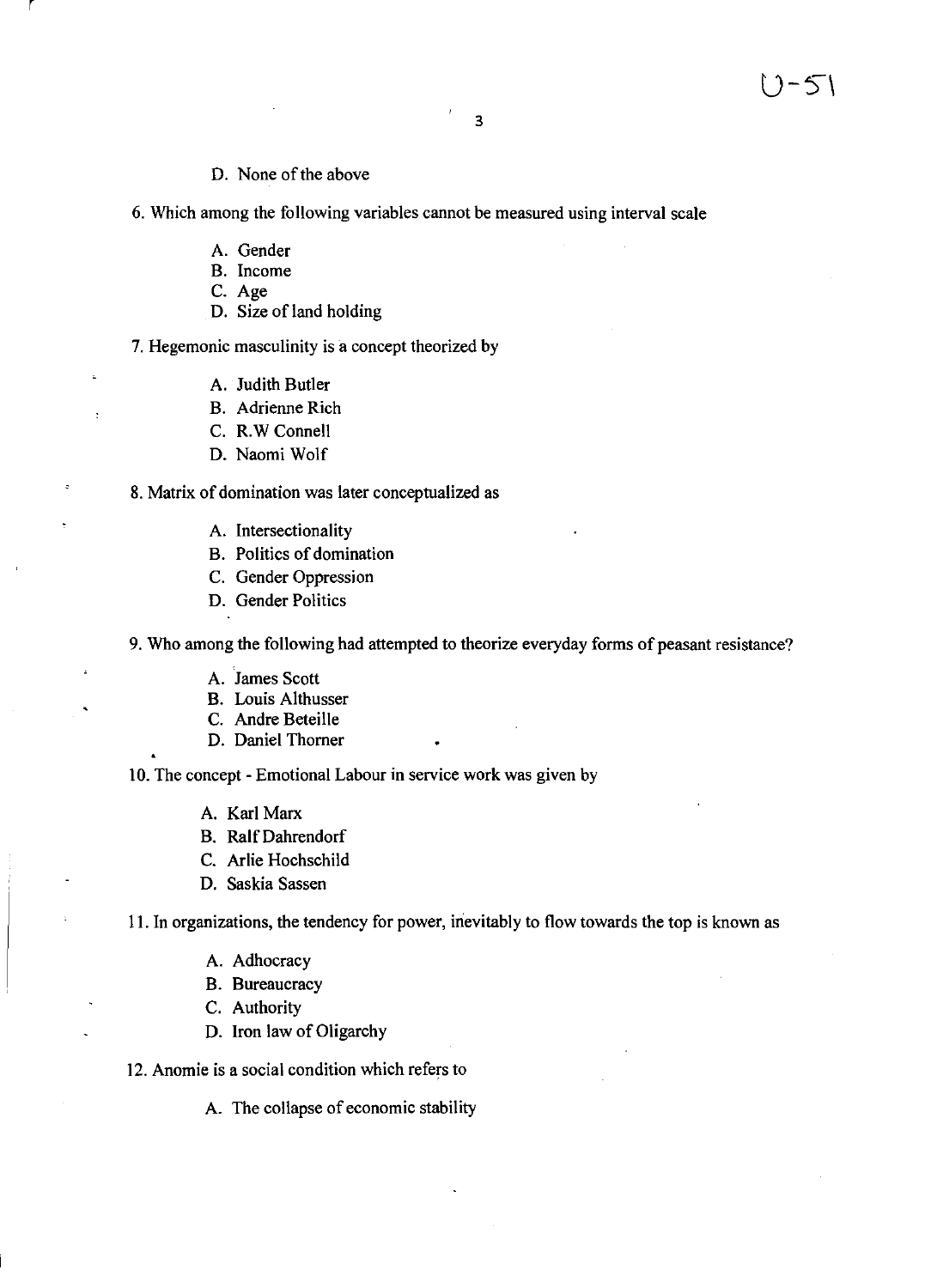- B. The breakdown of norms governing social interactions
- C. The assimilation of a social group into another dominant group.
- D. The triumph of a religious dogma.

# 13. The level of measurement that is used to describe the nativity of the respondents is

- A. Nominal
- B. Interval
- C. Ordinal
- D. Ratio

### 14. Hermeneutics is

- A. The concept of division of labor elaborated by Emile Durkheim.
- B. The method to understand industrial growth in non-industrial societies.
- C. The method of comprehend the dynamics of social conflicts.
- D. The theory and method of interpreting meaningful human actions.
- 15. In the positivist theory of knowledge
	- A. Facts and values are mutually exclusive and belong to different domains
	- B. Facts belong to observable empirical domains and values to subjective dispositions and preferences
	- C. Facts and values have no place in scientific knowledge production
	- D. All the above

16. Who is the author of the book 'The theory of Communicative Action'?

- A. Theodor Adorno
- B. Herbert Marcuse
- C. Habermas
- D. Horkheimer

# 17. According to Durkheim, religious beliefs rest upon real experiences and hence

- A. Superior to that of scientific knowledge
- B. In no way inferior to that of scientific experiments
- C. Religion and science are one and the same
- D. None of the above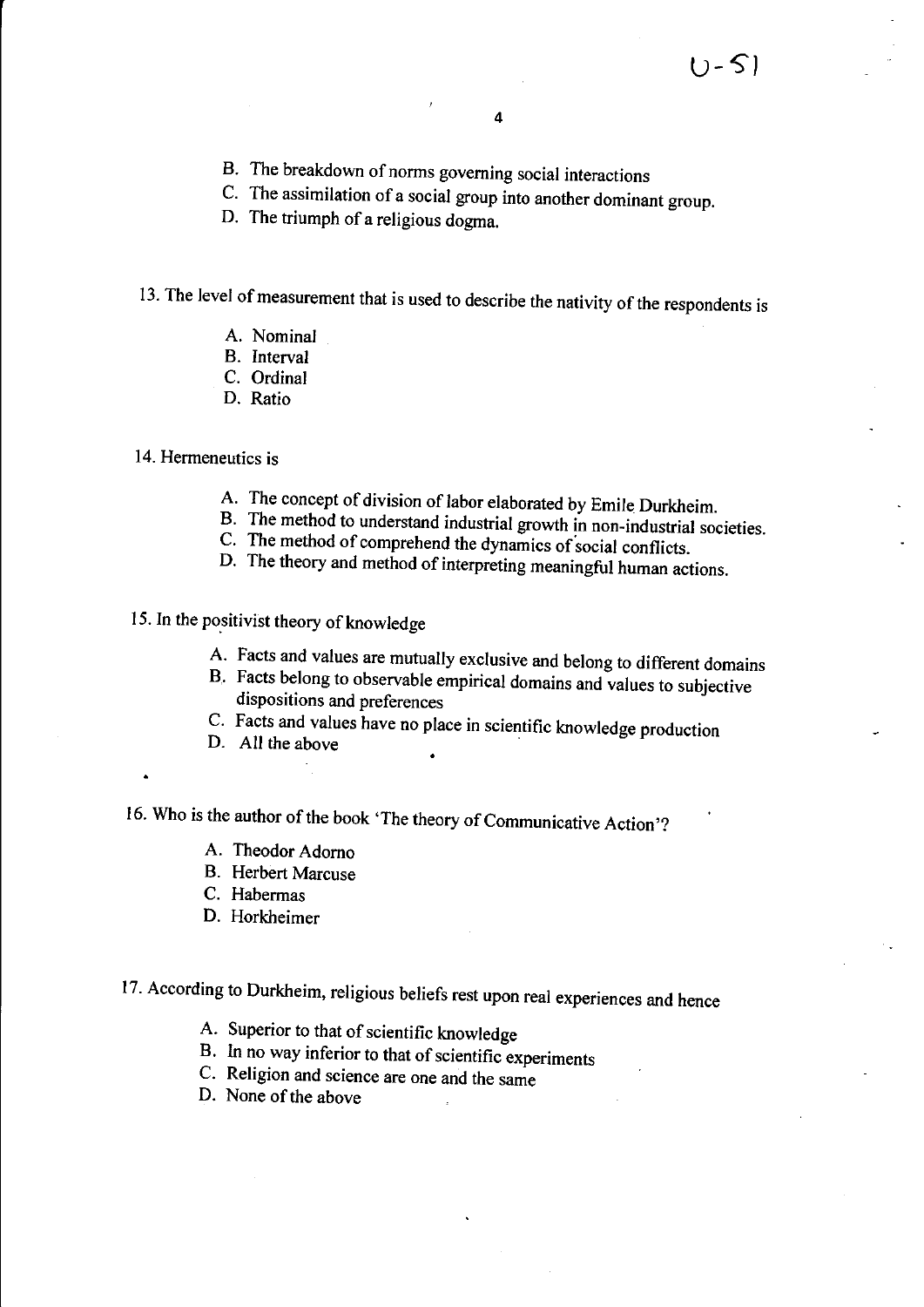- 18. Hegel believed truth-seeking required
	- A. Dialectical method
	- B. Resolution of Contradictions through struggle
	- C. Negation through reconciliation of ideas
	- D. All the above
- 19. Vertical social mobility is
	- A. the same as horizontal or lateral
	- B. can be both upward and downward
	- C. can only be upward
	- D. can only be downward

#### 20. Triangulation

- A. is also known as mixed methods research
- B. cannot be used in qualitative studies
- C. is method of statistical analysis
- D. can be used in survey research

21. Focused group discussions (FGDs)

- A. are being used extensively in participatory action research
- B. are no more than interviews
- C. cannot be combined with any other interview methods
- D. Can be conducted only with 'women members.

#### 22. Data collected from all households of the village is a

- A. Sample Study
- B. Probability sampling
- C. Census Study
- D. Non-probability sampling

#### 23. Feminist writing in sociological theory has principally sought to

- A. socialize women
- B. rethink the sex-gender distinction
- C. confront the gendering of modernity
- D. All of the above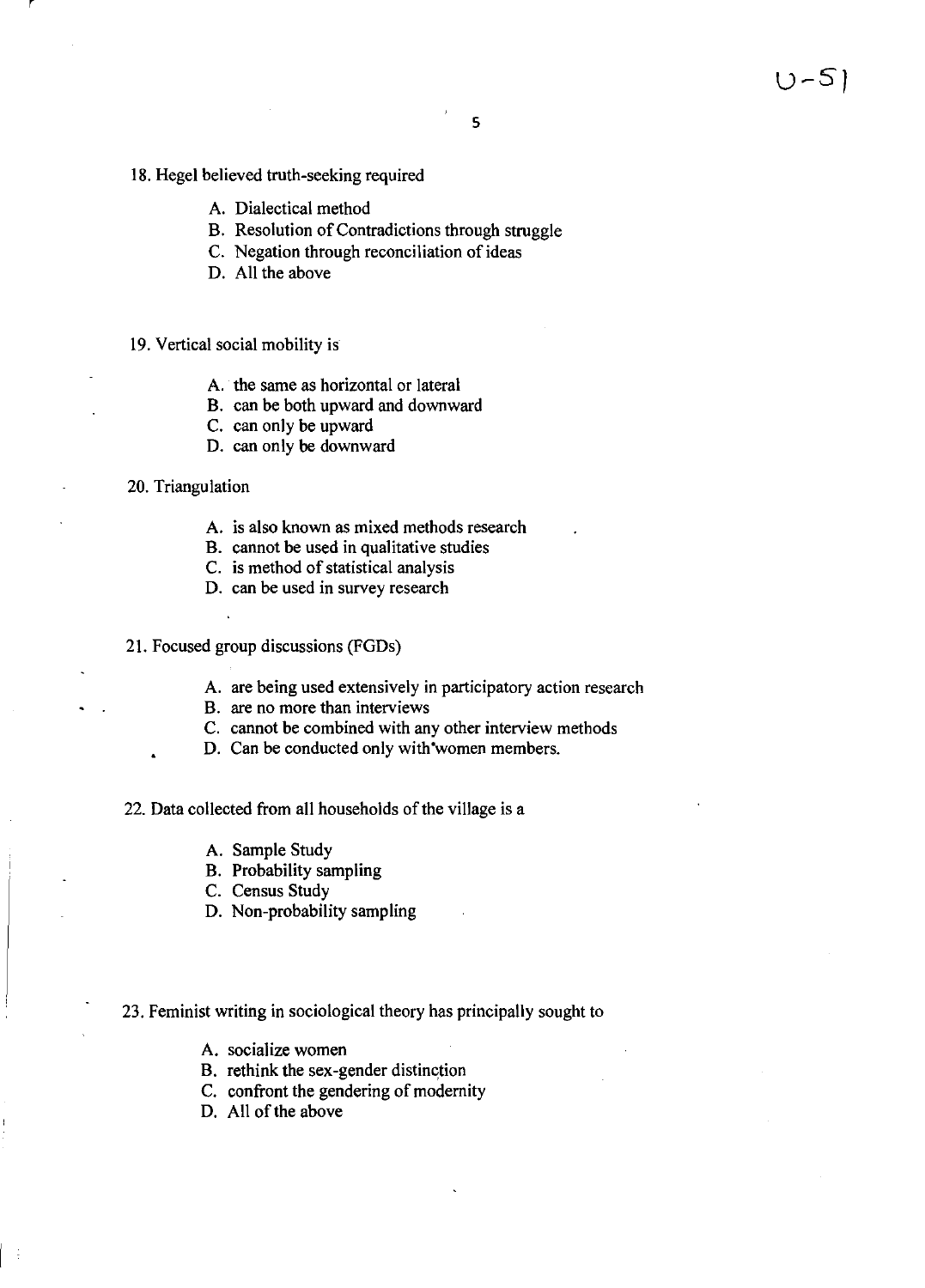#### 24. Hospitals, prisons, army barracks, boarding schools and monasteries are an example of

- A. Open institutions
- B. Total institutions
- C. American institutions
- D. Place of residence and work

#### 25. Ethnocentricity involves

- A. understanding one culture according to the standards of another
- B. adopting the agent's point of view
- C. the natural science model of explanation
- D. All of the above

#### 26. The interactionist approach looks at the micro-level and everyday life such as

- A. Small groups
- B. Conducted meetings
- C. Family interaction
- D. All of the above

27. Which of the following statements is not amenable for positivistic examination?

- A. Political alienation is high among urban voters
- B. God exists
- C. Cancer is caused by smoking
- D. Poverty and unemployment are positively correlated

28. The two concepts 'status' and 'role' are often seen as twin concepts. Which of the following statement is false?

- A. A role is the dynamic or the behavioural aspect of status
- B. Status is occupied
- C. Roles are played
- D. Roles are never standardised unlike status

29. Patrick Geddes associated with Bombay School of Sociology was concerned with

A. Religious fundamentalism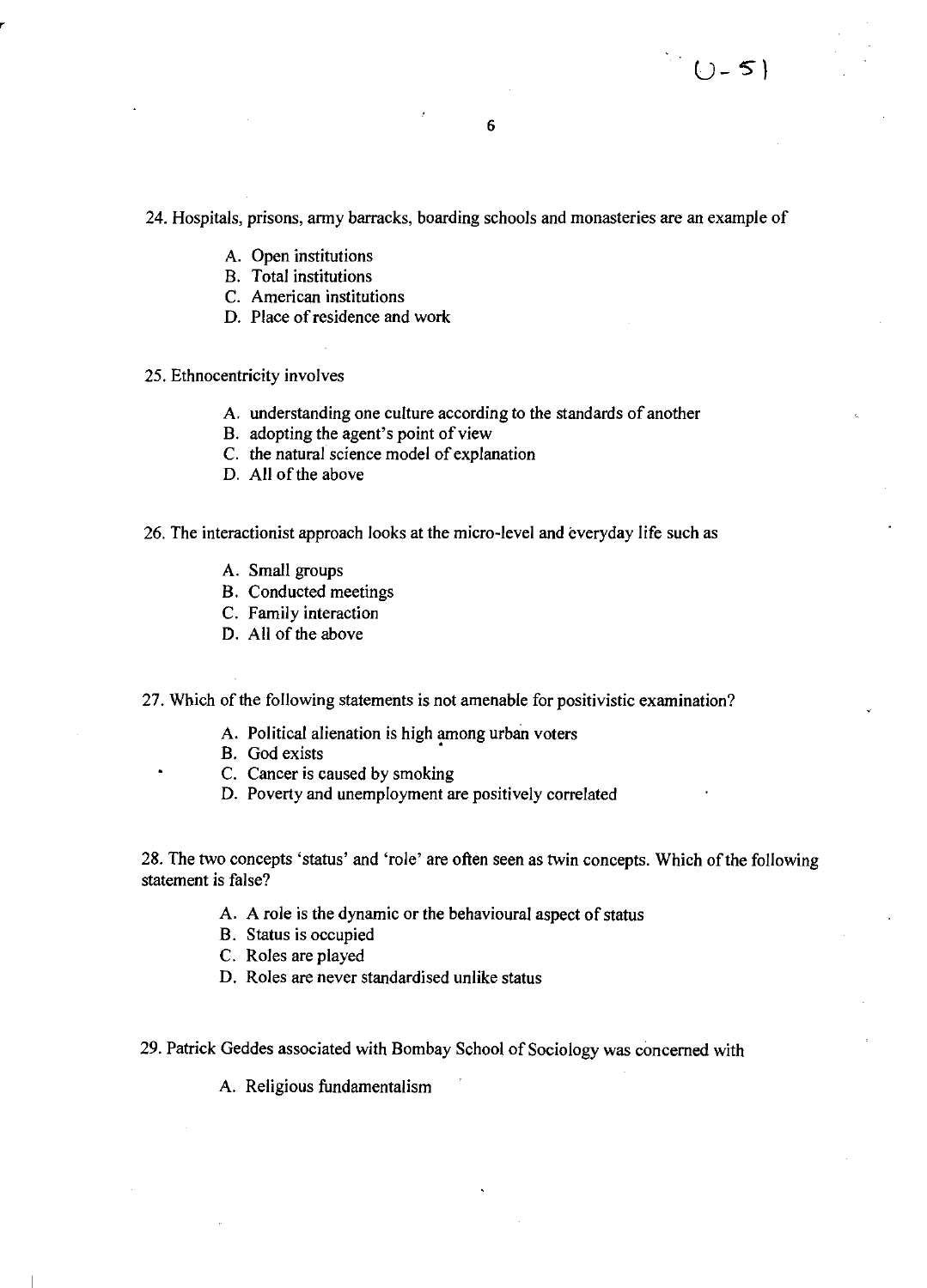- B. Decolonization
- C. Urban Planning
- D. All of the above

#### 30. Which of the following is **not** a test ofreliability

- A. Split-half method
- B. Parallel forms method
- C. Test-retest method
- D. Criterion method

31. One of the major sociologists who deployed Structural Functionalism to study the Indian society is also a staunch proponent of

A. Hindu Nationalism;

- B. Sanskritisation;
- C. Nationalist Sociology;
- D. Marxist Sociology.

32. The theory of "Print Capitalism" is closely associated with

- A. The concept of nationalism;
- B. The development of Neo-Marxism;
- C. The rise of European union;
- D. The founding principles of American industrial system.

33. The statement "Theory without empirical research is empty, empirical research without theory is blind" was made by

- A. Robert Merton
- B. Michael Burawoy
- C. Pierre Bourdieu
- D. None of the above

#### 34. Following terms are associated with Normal Science

Anomalies, Paradigm, Crisis, Paradigm shift

Arrange these terms in the order of their occurrence, as suggested by Thomas Kuhn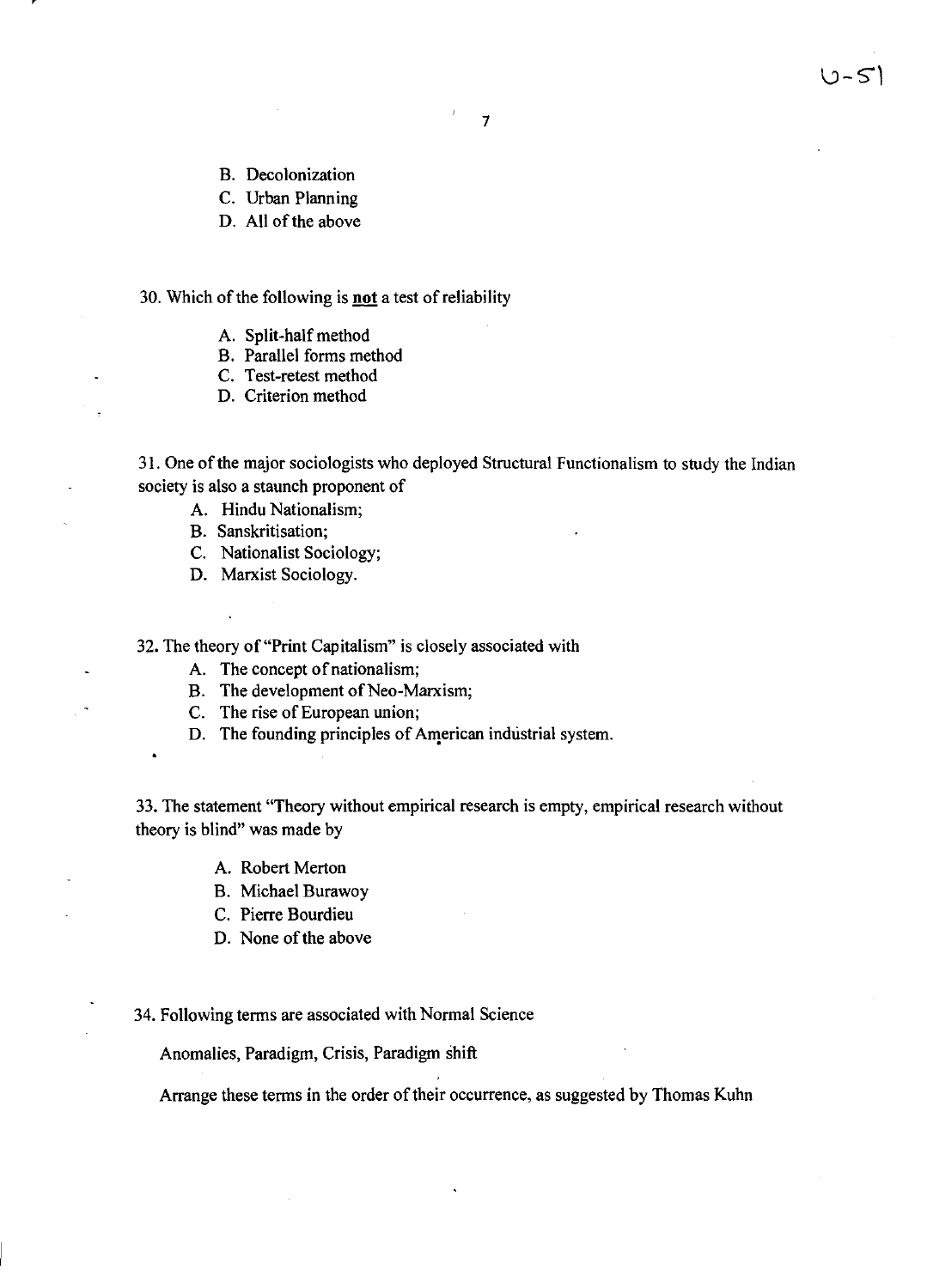Ħ,

A. Anomalies, Paradigm, Crisis, Paradigm shift

B. Paradigm, Anomalies, Crisis, Paradigm shift

C. Paradigm, Crisis, Anomalies, Paradigm shift

D. Crisis, Anomalies, Paradigm, Paradigm shift

#### 35. Empiricism refers to

- A. A concept that celebrates the role of reason in social research
- B. A theoretical position that advocates common sense approach in social research.
- C. A religious philosophy that believes in the theory of One God.
- D. A philosophical doctrine which advocates experience as the only source of knowledge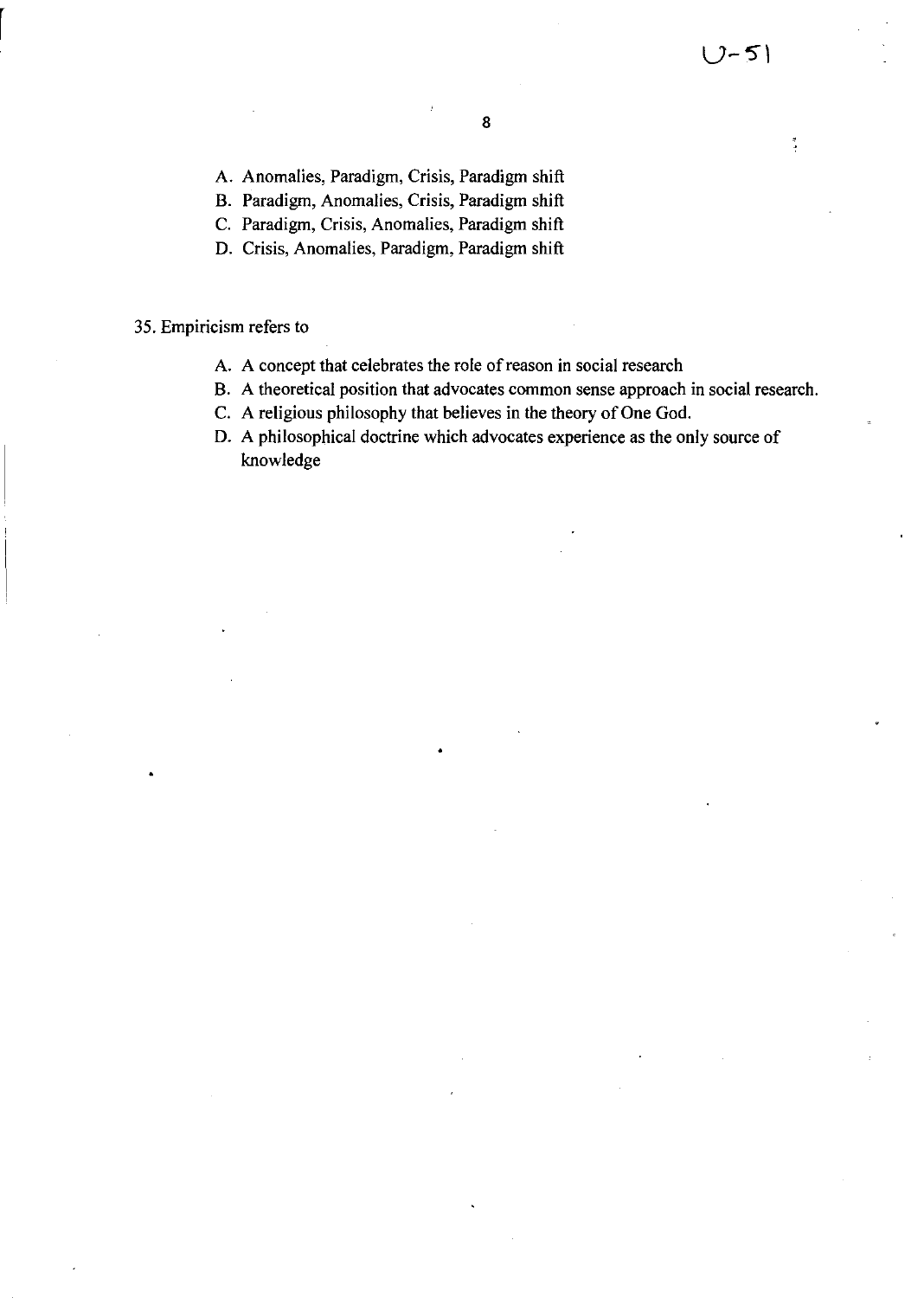### Part-B

9

### Section I (15 Marks)

Attempt any One of the following questions. The answer must not exceed 500 words.

- 1. Compare and contrast Karl Marx and Max Weber's approaches to the study of society.
- 2. Analyse the merits and demerits of Positivism and Empiricism in doing sociology. In this connection, do you find any distinction in being empirical and being empiricist?
- 3. Analyse the structural conditions that have contributed to farmer's suicides in India? Do you think Durkheim's typology of suicides is relevant in this context?

#### Section II (20 Marks)

Attempt a short note on any Four of the following questions. Each short note carries Five marks and must not exceed 200 words.

- I. 'Hegemony' in Gramsci
- 2. Habitus
- 3. Interpellation
- 4. Governmentality
- 5. Middle-range theory
- 6. Neo Functionalism
- 7. Gendered Citizenship
- 8. Internal Colonialism